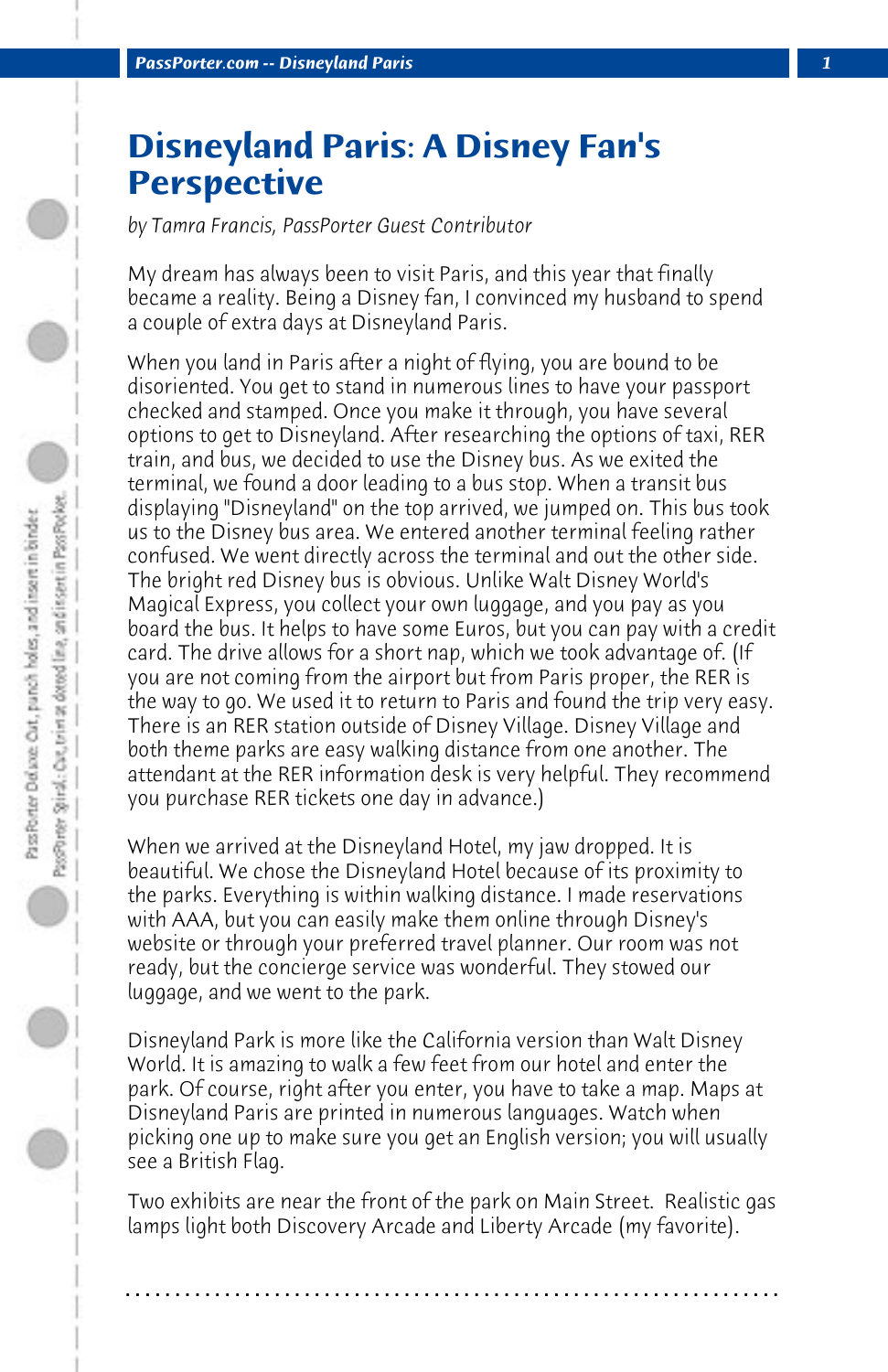Liberty Arcade tells you all about the Statue of Liberty and should not be missed.

The pink castle at the end of Main Street catches your eye. Here, it is Sleeping Beauty's Castle. There are beautiful stained glass windows inside. And make sure to visit the dragon underneath. You find him both by going down some stairs in front or by using the access from the back of the castle. He mostly sleeps, but wakes up every so often to roar. Discoveryland was our first stop, and we got Fastpasses for Space Mountain: Mission 2. The Fastpass system works fairly well in Disneyland Paris; it is similar to Walt Disney World, although available for fewer rides. One special treat is that because we are staying at the Disneyland Hotel, we get one Fastpass per person per day to use at any of the Fastpass rides (at the Concierge level you get unlimited FASTPASSes).

One key to a successful trip is to check the holiday schedule when you are visiting. I had not done that, and it turned out we were visiting during a French holiday. The crowds were massive; more than Walt Disney World on New Year's Day. Whoever said that Disneyland Paris is not popular has not visited lately.

Many of the rides are bilingual, as the British are the second-largest tourist group at Disneyland Paris, but some characters only speaking in French. C3PO in French is hilarious, as well. The best ride, I think, is Thunder Mountain Railroad. We went under the water and out to an island on the coaster. Phantom Manor (Paris' Haunted Mansion) is fun, but again, with so much in French, we missed some of the story. Indiana Jones and the Temple of Peril is similar to the Indiana Jones ride at California's Disneyland. But Pirates of the Caribbean stands out. The external theme of the ship on the water and Skull Rock is superb. The ride is laid out in a different order. You still have the dog with the keys and Tortuga, but even with riding it twice, I did not see Captain Jack Sparrow. There is a restaurant in the ride, and dining there is an option. Not to be missed is the always popular "it's a small world." The Disneyland Paris version looks like the original Disneyland version.

France is in the midst of changing smoking policies. While Disneyland Paris has designated smoking areas, most people smoke where they want, even in line. If you suffer from allergies or asthma like I do, you will want to be prepared.

Park hours are shorter for Disneyland Paris. The latest the Park is open is 9:00 pm. And the Studios park closes at 7:00 pm every night. Disneyland Paris does offer extra magic hours in the morning at the Disneyland Park only. If you are staying at a Disneyland Paris resort or

**. . . . . . . . . . . . . . . . . . . . . . . . . . . . . . . . . . . . . . . . . . . . . . . . . . . . . . . . . . . . . . . . . .**